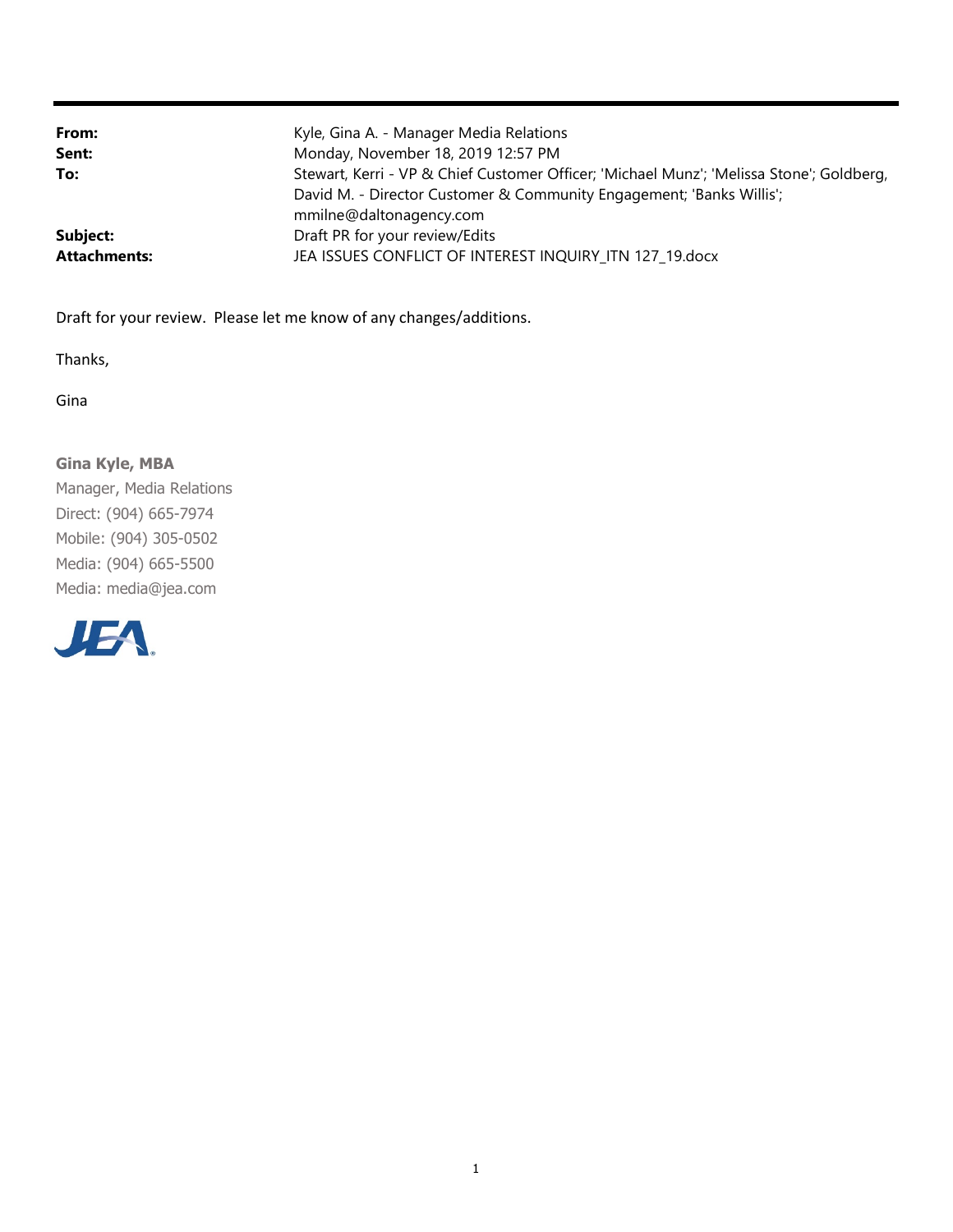

FOR IMMEDIATE RELEASE Contact: Gina Kyle, (904) 665-5500[, media@jea.com](mailto:media@jea.com)

#### **JEA ISSUES CONFLICT OF INTEREST INQUIRY: INTENT TO NEGOTIATE 127-19 NEGOTIATION TEAM MEMBERS UTILITY CHIEF LEGAL OFFICER REQUESTS OPINION OF STATE COMMISSION ON ETHICS**

**Jacksonville, FL** (November 18, 2019) – JEA announced today that on Wednesday, November 13, 2019 the utility requested the assistance of the State of Florida Commission on Ethics, requesting an informal written advisory opinion on behalf of ITN 127-19 negotiation team members Melissa Dykes, Herschel Vinyard, Jordan Pope and Camille Lee-Johnson. The request, made by Lynne Rhode, Office of General Counsel and JEA Chief Legal Officer, was made out of an overabundance of caution and JEA's desire to avoid any potential conflict of interest. Ms. Dykes is JEA's President and Chief Operating Officer. Mr. Vinyard serves as JEA's Chief Administrative Officer, while Mr. Pope serves as the Director of Economic Development and Real Estate. Ms. Lee-Johnson is a member of the JEA Board of Directors and is the current Chair of the Compensation Committee.

"At issue is whether a prohibited conflict of interest arises under section 112.313(7), Florida Statutes, for the ITN Negotiation Team Members as a result of the Employee Protection and Retention Program or Executive Employment Agreements that exist as part of the ITN process," according to Ms. Rhode. "Also at issue is whether a voting conflict arises under section 112.3143(3)(a), Florida Statutes, in the case of a committee chair serving on the ITN Negotiation Team."

Consistent with the terms of the JEA Procurement Code, Section 3.3.2 of the ITN calls for a minimum of three individuals to be appointed to the negotiations team. The four designees will ultimately develop a recommendation identifying the award representing the best overall value to JEA based on the selection criteria. That recommendation will be made to the JEA board of directors for their consideration.

"JEA has appointed the negotiations team members while stating on the record that the conflicts review by the OGC and Commission on Ethics is pending," said Ms. Rhode, "Our initial analysis is that there is no conflict of interest however we look forward to the state level opinion being issued as soon as possible as we continue with the negotiations phase."

-####-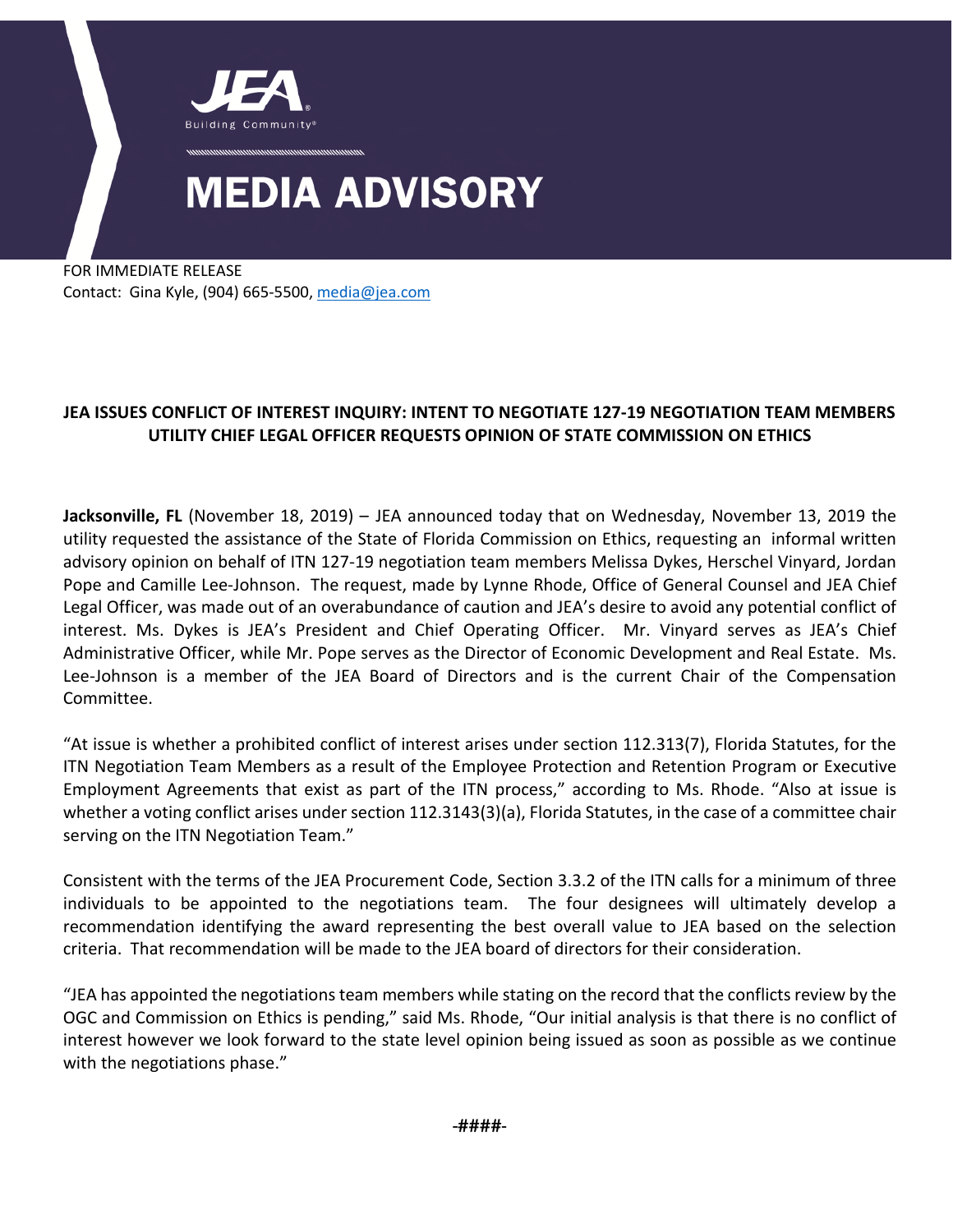

**Melissa Dykes** serves as JEA's President and Chief Operating Officer. She leads the operation of the utility, responsible for providing reliable, affordable, safe utility services to more than one million people across four counties. Her team of more than 1,900 employees includes electric, water, wastewater, customer experience, human resources, environmental services, compliance, technology, supply chain, and legal. She is responsible for nearly all of JEA's \$2 billion budget and management of assets of \$8.8 billion.

Ms. Dykes served as JEA's Chief Financial Officer for nearly six years prior to her current role. As CFO, she provided leadership to ensure the financial health of JEA, resulting in access to capital at low cost on behalf of JEA's customers. Her efforts as CFO helped JEA deliver more than \$1 billion in cost savings to the community, including savings from refundings, a rate restructuring, and savings from the shutdown of the St. Johns River Power Park earlier this year. She was responsible for all aspects of JEA's finances, including treasury, financial reporting, budgeting, supply chain management, and shared services, and had lead responsibility for ensuring compliance with all reporting, regulatory and tax requirements for JEA.

Prior to joining JEA, Ms. Dykes was CFO at a portfolio company of a large energy private equity firm and a principal in a renewable energy development company, where she was responsible for origination, commercial structuring, development and capital raising for renewable energy projects. She also was Vice President of Investment Banking at JPMorgan, where she was responsible for providing capital solutions for clients, including more than \$26 billion in financings for many municipal electric and water systems across the country, risk management product delivery, and mergers and acquisitions. Prior to joining JPMorgan, Ms. Dykes worked for The World Bank Group, where she researched and published on private participation in infrastructure industries in developing countries. She is a graduate of the University of Florida and holds a certificate in Advanced Management from the Tuck School of Business at Dartmouth.

**Herschel Vinyard** has served as JEA's Chief Administrative Officer since April 2019. In this role, Mr. Vinyard oversees corporate compliance, legal, environmental and government affairs, in addition to serving as a strategic advisor to JEA's senior leadership team.

Prior to joining JEA, Mr. Vinyard served as Of Counsel for Foley & Lardner LLP in both its Government Solutions and Environmental Regulation Practices in its Jacksonville and Tallahassee offices. He positioned clients for success with federal, state and local officials on a range of economic development, environmental and legislative matters.

Mr. Vinyard served as Secretary of the Florida Department of Environmental Protection under Governor Rick Scott from 2011-2014, where he was involved in all aspects of state-level environmental policy and regulation, including environmental permitting, water policy and ecosystem restoration.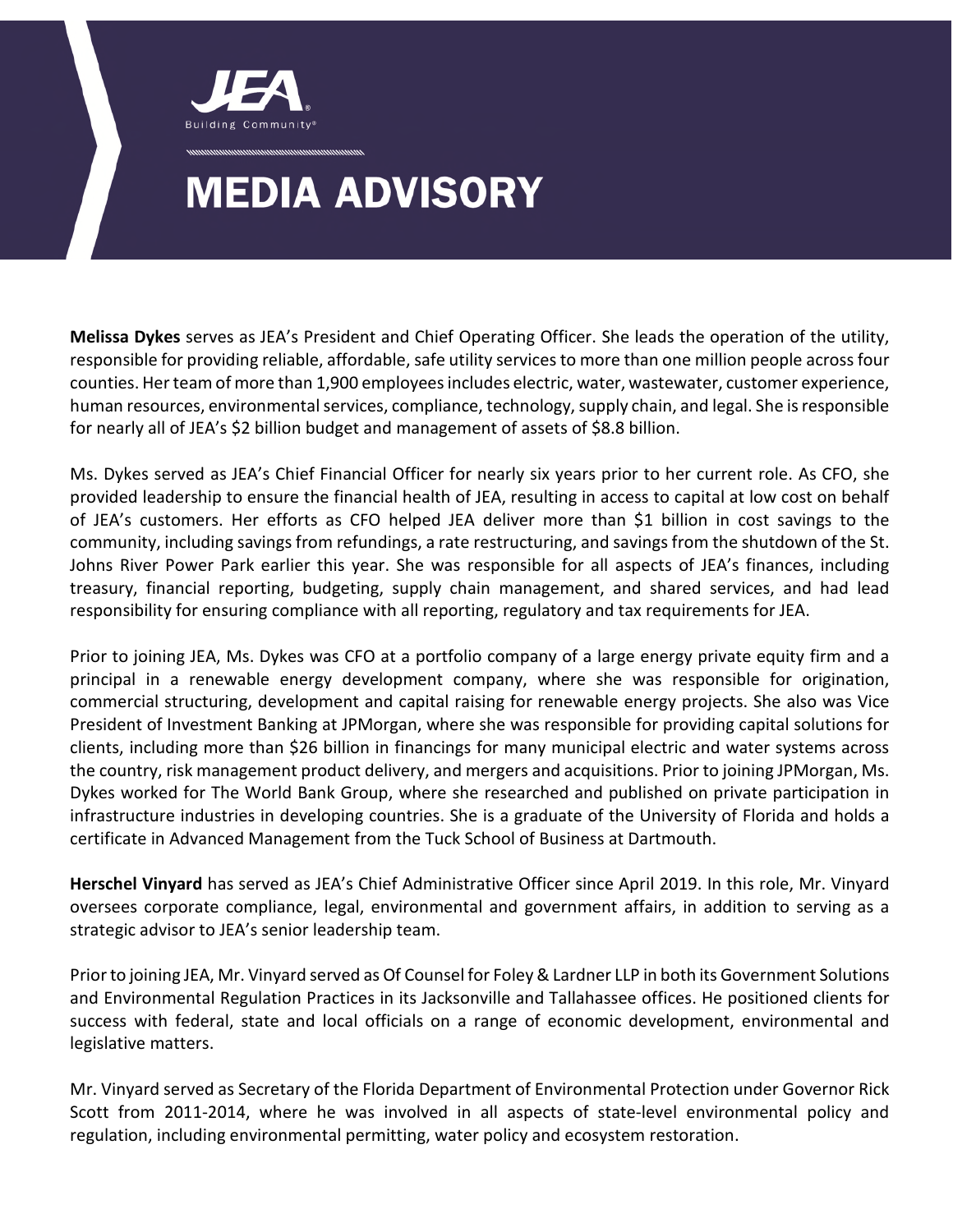

Before serving the State of Florida, Mr. Vinyard was the director of business operations for the southeast shipyards division of BAE Systems, one of the world's largest defense contractors. Mr. Vinyard started his career as a partner in the Jacksonville-based law firm of Smith Hulsey & Busey, where he focused on environmental law.

Mr. Vinyard has served on the boards of numerous local organizations, including the Jacksonville Port Authority, First Coast Manufacturers Association and World Affairs Council of Jacksonville. Mr. Vinyard received both his law degree and bachelor's degree from Louisiana State University.

**Jordan Pope** serves as JEA's Director of Economic Development and Real Estate. In this role, Mr. Pope is responsible for the management, acquisition and disposition of JEA's real estate portfolio including the future redevelopment of the St. Johns River Power Park. He is also responsible for JEA's economic development partnerships and interlocal agreements.

Prior to his current role, Mr. Pope was Director of Government Affairs serving as JEA's liaison to the Jacksonville City Council and other elected and appointed officials. He also served as Manager of Capital Budget Planning. Prior to joining JEA in 2010, Mr. Pope worked for CSX Transportation in various real estate roles.

Mr. Pope is a native of Northeast Florida and a proud graduate of the Douglas Anderson School of the Arts. He holds degrees from Florida State College at Jacksonville and the University of Florida and is a graduate of Leadership Florida's Connect Class Nine.

**Camille J. Lee-Johnson** is Chief Operating Officer for Lee Wesley & Associates, a 2nd generation familybusiness. Since joining the Company in 2007 Camille has been committed to delivering top-notch results for the organization. Lee Wesley owns and operates several Burger King and Panda Express' in Orlando, Jacksonville, and Norfolk, Virginia. In addition, Lee Wesley also has two (2) joint venture partnerships with HMS Host in the Orlando and Jacksonville Airport and is the Operating Partner with Levy Restaurants in the Camping World Stadium and Amway Center in Orlando, FL (home of the Orlando Magic).

Camille graduated from Wake Forest University with a Bachelor of Arts in Communications and International Studies. During that time, she played Division I golf for the Wake Forest Women's Golf Team. As the first black female golfer, Camille helped lead the team to a runner up finish in the 2002 NCAA ACC Championship. She gained international work experience in London as part of a business development program with Boston University. She also earned her Masters in Business and Entrepreneurship from the Entrepreneurship Masters program at the University of Florida as well as a business certification from Harvard University.